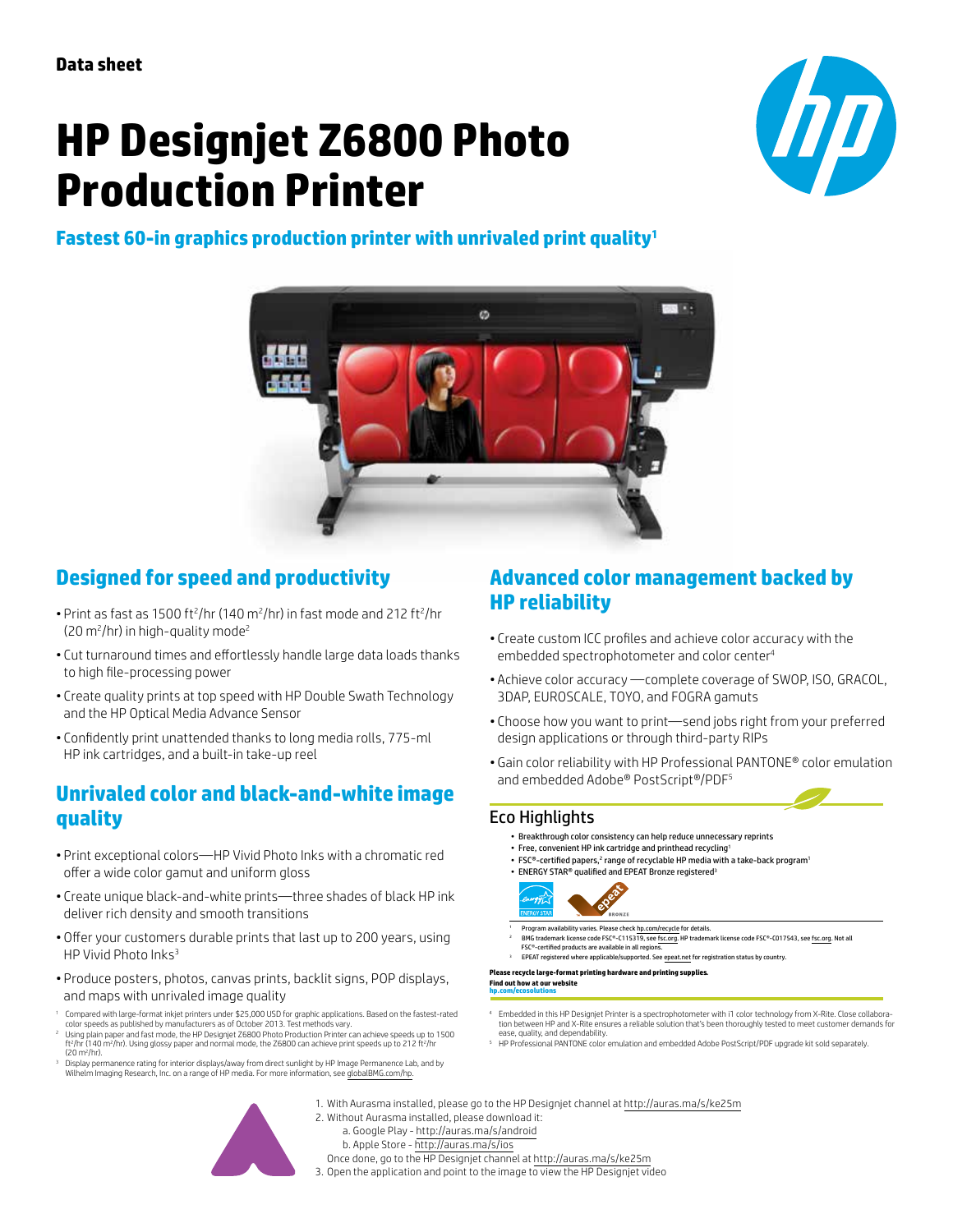

HP Optical Media Advance Sensor (OMAS)



Spectrophotometer with i1 color technology from X-Rite



HP Vivid Photo Inks

### **The HP Designjet printing system**

Turn orders in record time with the fastest 60-inch production printer for graphics.6 Offer exceptional color and black-andwhite prints on many substrates with 8 HP Vivid Photo Inks. Count on advanced color management features backed by HP reliability and easy operation.

#### **Outstanding speed**

**HP Double Swath Technology** provides breakthrough speed and performance. The HP Designjet Z6800 Photo Production Printer includes two sets of four HP 771 Designjet Printheads, creating a wide print swath—up to 1.67-inches/42.5 mm—and a high firing frequency to deliver prints with amazing speed. Eight bi-color printheads feature 1,056 nozzles per color, 1,200 nozzles per inch, and small drop volumes for top photo quality.

The **HP Optical Media Advance Sensor (OMAS)** allows you to print at top speeds and still get great output results. This breakthrough technology improves paper-advance control and accuracy, so the printer can print at higher speeds across multiple environmental conditions without impairing image quality.

### **High productivity**

Meet demanding requests and deliver high-impact prints. Fast speeds and high processing power help cut turnaround times. Achieve excellent image quality at production speeds. Confidently print unattended with large ink cartridges and a take-up reel.

#### **Amazing color**

Consistently achieve accurate colors using advanced HP technologies with complete coverage of FOGRA gamuts. Generate custom ICC profiles with the embedded spectrophotometer with i1 color technology from X-Rite. Print from your favorite design applications or through RIPs.

The **HP Designjet Utility** lets you easily navigate through color-management, printing, and job-management workflows, and the HP Color Center provides easy-to-use, step-by-step instructions on how to add new media and calibrate the printer. Plus, the HP Designjet Z6800 printer's accounting tool allows you to easily track supplies use by job, while the job submitter tool lets you submit your HP-RTL, HP-GL/2, CALS G4, PostScript®, PDF, TIFF, EPS, and JPEG files directly to the printer.

### **HP Vivid Photo Inks**

**Three shades of black** HP ink produce outstanding optical density and smooth transitions. Deliver durable prints that stand the test of time. HP 771 Printheads are designed to achieve precise, accurate placement of smaller drops at high speed. Each printhead prints two colors of ink with 1,056 nozzles per color.

Using **HP chromatic red ink**, your HP Designjet printing system provides the broad color gamut needed to produce vibrant color and deep, rich blacks and to achieve true photo-realistic image quality.

High, **uniform gloss** provides the professional finish. With a wide range of blacks and grays with smooth, subtle transitions, true gray neutrality, and rich black density, you can produce remarkable black-and-white prints. And these prints provide lasting results with exceptional print permanence indoors in-window and away from direct sun.<sup>7</sup>

<sup>6</sup> Compared with large-format inkjet printers under \$25,000 USD for graphic applications. Based on the fastest-rated color speeds as published by manufacturers as of October 2013. Test methods vary.

<sup>7</sup> Display permanence rating for interior displays/away from direct sunlight by HP Image Permanence Lab, and by Wilhelm Imaging Research, Inc. on a range of HP media. For more information, see [globalBMG.com/hp](www.globalBMG.com/hp).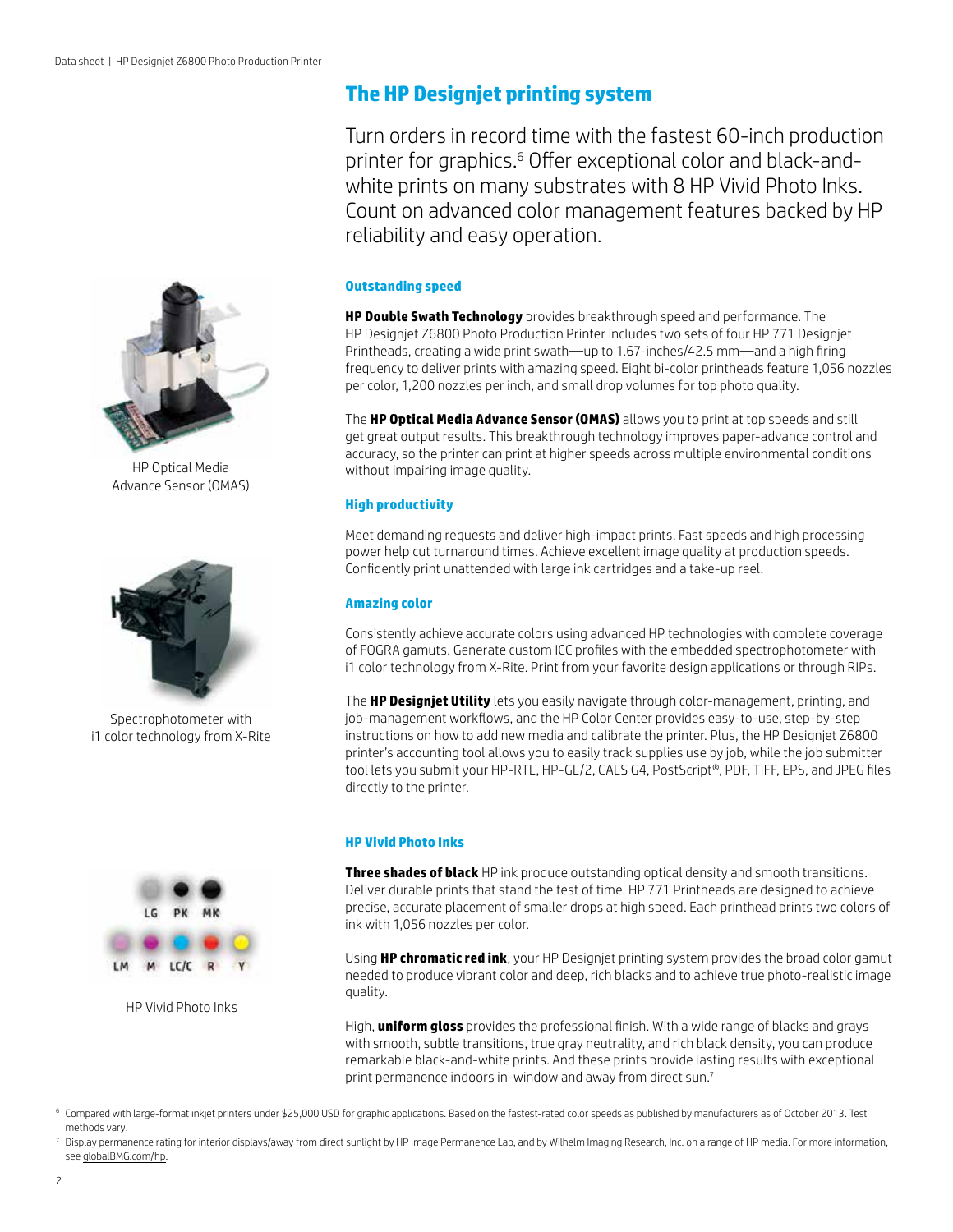### **Exceptional image quality that increases your offering**



#### **Retail POP/POS**

Create appealing advertising posters, displays, window graphics and backlits, that can influence shoppers' decisions. High-quality printing on a wide variety of media can help you gain a competitive edge.



#### **Exhibition and Event Graphics**

Grab attention at exhibitions and events with eye-catching top-quality graphics. Print a variety of applications, from roll-up banners and popup banners to backlit signs and posters, with outstanding print quality.



#### **Professional Photography and Digital Fine Art**

Produce dazzling fine art reproductions for galleries and artists with high-quality digital printing. Long lifespan and fade resistance keep prints in top viewing condition on a range of printing materials from canvas to high-end professional photo and fine art papers.



**Maps and Orthophotos**

Communicate clearly with excellent image and line quality on all your prints from drawings to satellite and aerial photos, maps, and more.



**Renderings, Posters and Presentations**

Print large-format drawings, schematics, renderings, and presentations with great ease, speed, sharp details and vibrant quality-all at low running costs.

### **HP-certified RIP solutions**

The HP Designjet Z6600 Production Printer and the HP Designjet Z6800 Photo Production Printer offer an exceptional range of HP-certified third-party RIP solutions and workflow products whatever your application needs that will help you meet to your essential performance expectations. Learn more at [hp.com/go/DesignjetRIPs.](www.hp.com/go/DesignjetRIPs)

### **Trust HP Services**

HP Designjet Support Services offer solutions for business critical environments — installation, extended support and maintenance, as well as variety of value-added services. For more information, please visit [hp.com/go/designjet/support](www.hp.com/go/designjet/support).

### **HP Vivid Photo Inks**

Use HP Vivid Photo Inks and printheads to experience consistent high-quality and reliable performance that enable less downtime and increased productivity. These critical printing system components are designed and engineered together to provide optimized efficiency, a wide color gamut, and prints with over 200 years fade resistance.<sup>7</sup> For more information, visit [hp.com/go/OriginalHPinks](www.hp.com/go/OriginalHPinks).

For the entire HP Large Format Printing Materials portfolio, please see [globalBMG.com/hp](www.globalBMG.com/hp).

**Line Drawings**

Print anything from simple CAD drawings to complex color documents with high speed and outstanding image quality. Bring your vision to life with drawings full of fine detail, enabled by precise line accuracy.

3

<sup>8</sup> Display permanence rating for interior displays/away from direct sunlight, under glass by HP Image Permanence Lab and/or by Wilhelm Imaging Research, Inc. on a range of HP media. See [globalBMG.com/hp.](www.globalBMG.com/hp)